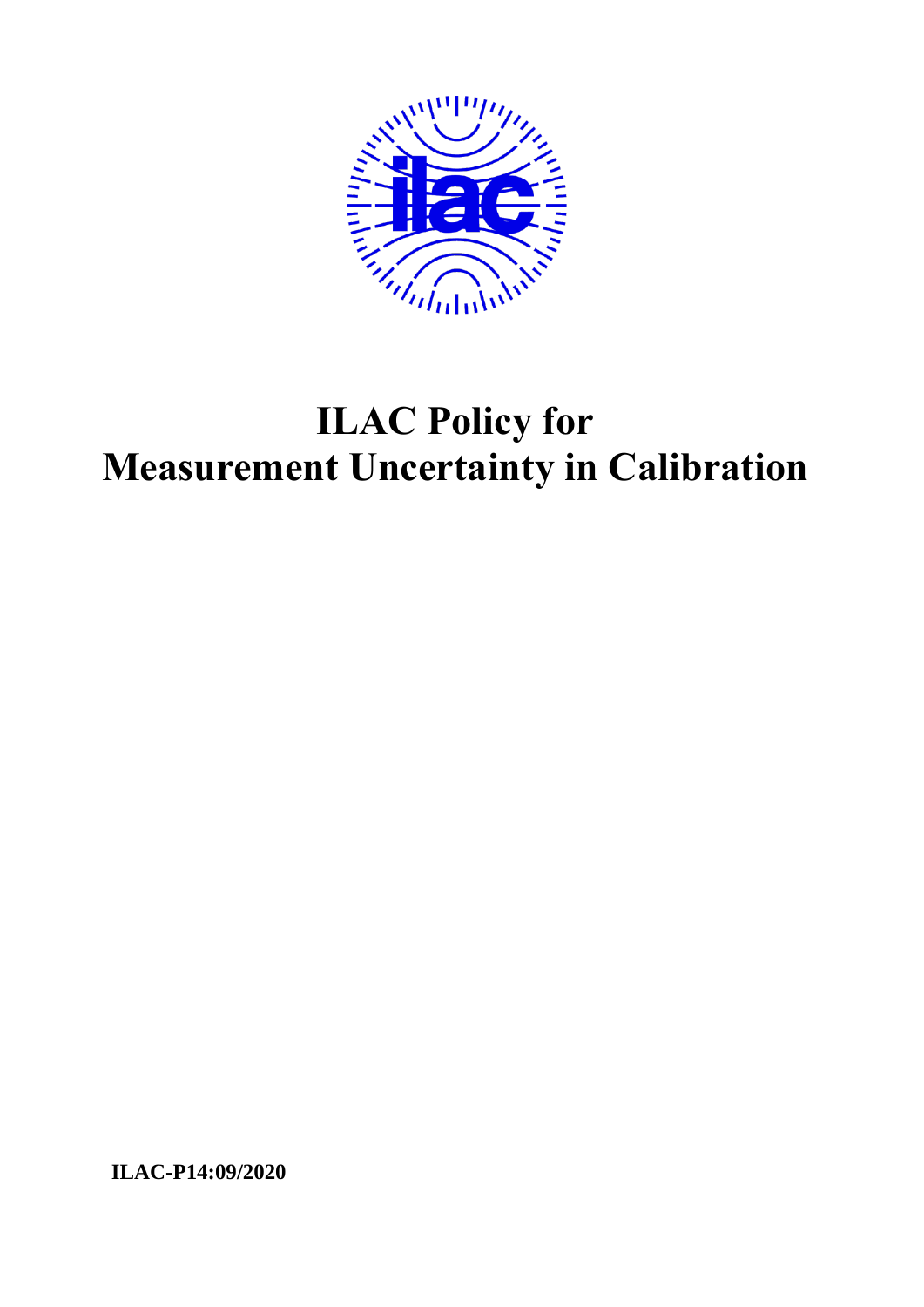#### **About ILAC**

ILAC is the global association for the accreditation of laboratories, inspection bodies, proficiency testing providers and reference material producers, with a membership consisting of accreditation bodies and stakeholder organisations throughout the world.

It is a representative organisation that is involved with:

- the development of accreditation practices and procedures,
- the promotion of accreditation as a trade facilitation tool,
- supporting the provision of local and national services,
- the assistance of developing accreditation systems,
- the recognition of competent testing (including medical) and calibration laboratories, inspection bodies, proficiency testing providers and reference material producers around the world.

ILAC actively cooperates with other relevant international organisations in pursuing these aims.

ILAC facilitates trade and supports regulators by operating a worldwide mutual recognition arrangement – the ILAC Arrangement - among Accreditation Bodies (ABs). The data and test results issued by laboratories, and inspection bodies, collectively known as Conformity Assessment Bodies (CABs), accredited by ILAC Accreditation Body members are accepted globally via this Arrangement. Thereby, technical barriers to trade, such as the re-testing of products each time they enter a new economy is reduced, in support of realising the free-trade goal of "accredited once, accepted everywhere".

In addition, accreditation reduces risk for business and its customers by assuring that accredited CABs are competent to carry out the work they undertake within their scope of accreditation.

Further, the results from accredited facilities are used extensively by regulators for the public benefit in the provision of services that promote an unpolluted environment, safe food, clean water, energy, health and social care services.

Accreditation Bodies that are members of ILAC and the CABs they accredit are required to comply with appropriate international standards and the applicable ILAC application documents for the consistent implementation of those standards.

Accreditation Bodies having signed the ILAC Arrangement are subject to peer evaluation via formally established and recognised regional cooperation bodies using ILAC rules and procedures prior to becoming a signatory to the ILAC Arrangement.

The ILAC website provides a range of information on topics covering accreditation, conformity assessment, trade facilitation, as well as the contact details of members. Further information to illustrate the value of accredited conformity assessment to regulators and the public sector through case studies and independent research can also be found at www.publicsectorassurance.org.

# **For more information, please contact:**

**The ILAC Secretariat** PO Box 7507 Silverwater NSW 2128 Australia Phone: +61 2 9736 8374 Email: ilac@nata.com.au Website: www.ilac.org W @ILAC\_Official

https://www.youtube.com/user/IAFandILAC

#### **© Copyright ILAC 2020**

ILAC encourages the authorised reproduction of its publications, or parts thereof, by organisations wishing to use such material for areas related to education, standardisation, accreditation, or other purposes relevant to ILAC's area of expertise or endeavour. The document in which the reproduced material appears must contain a statement acknowledging ILAC's contribution to the document.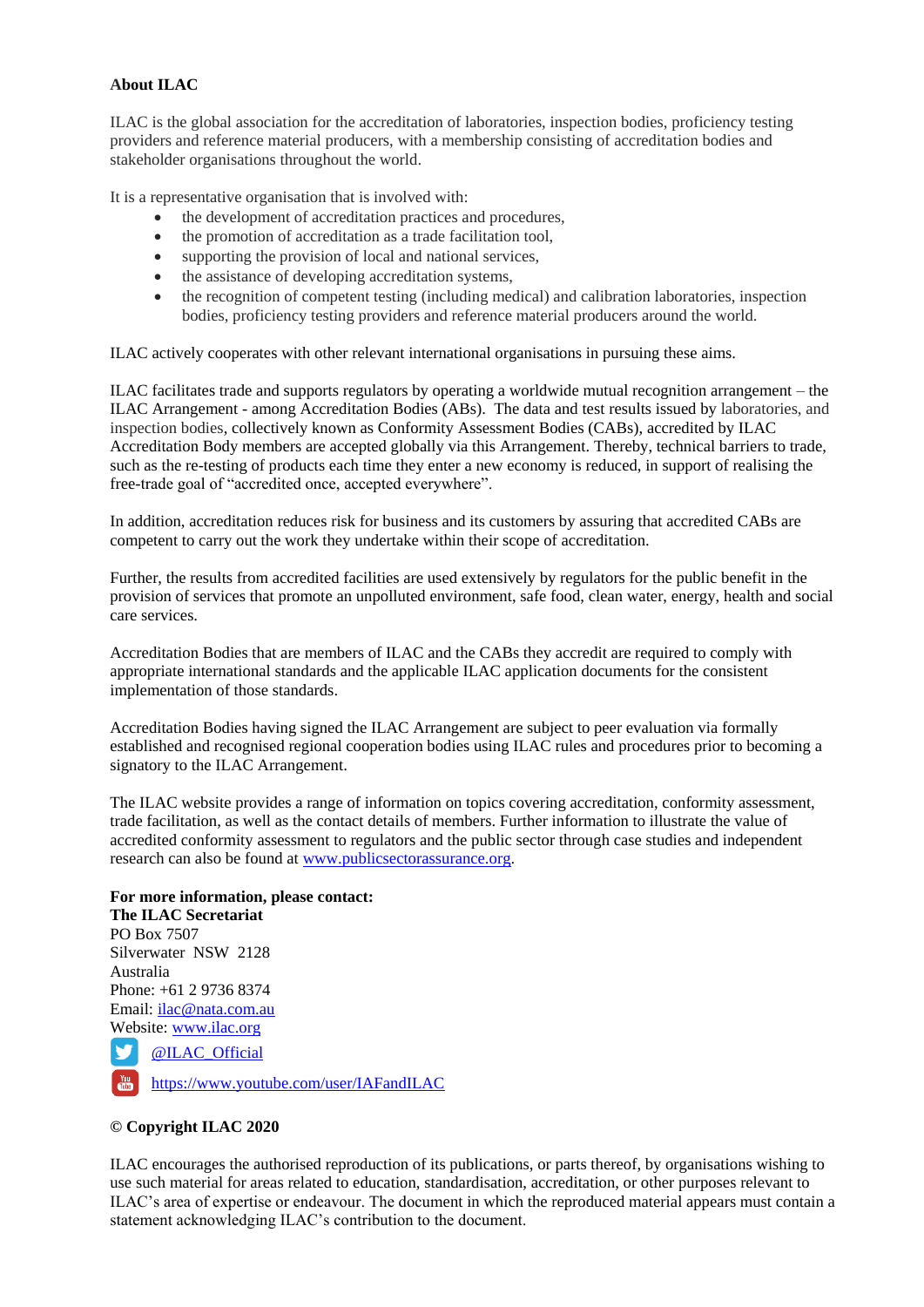# **TABLE OF CONTENTS**

|    | 5. ILAC Policy on Statement of Measurement Uncertainty on Calibration Certificates  7 |  |  |
|----|---------------------------------------------------------------------------------------|--|--|
| 6. |                                                                                       |  |  |
| 7. |                                                                                       |  |  |
|    |                                                                                       |  |  |
|    |                                                                                       |  |  |

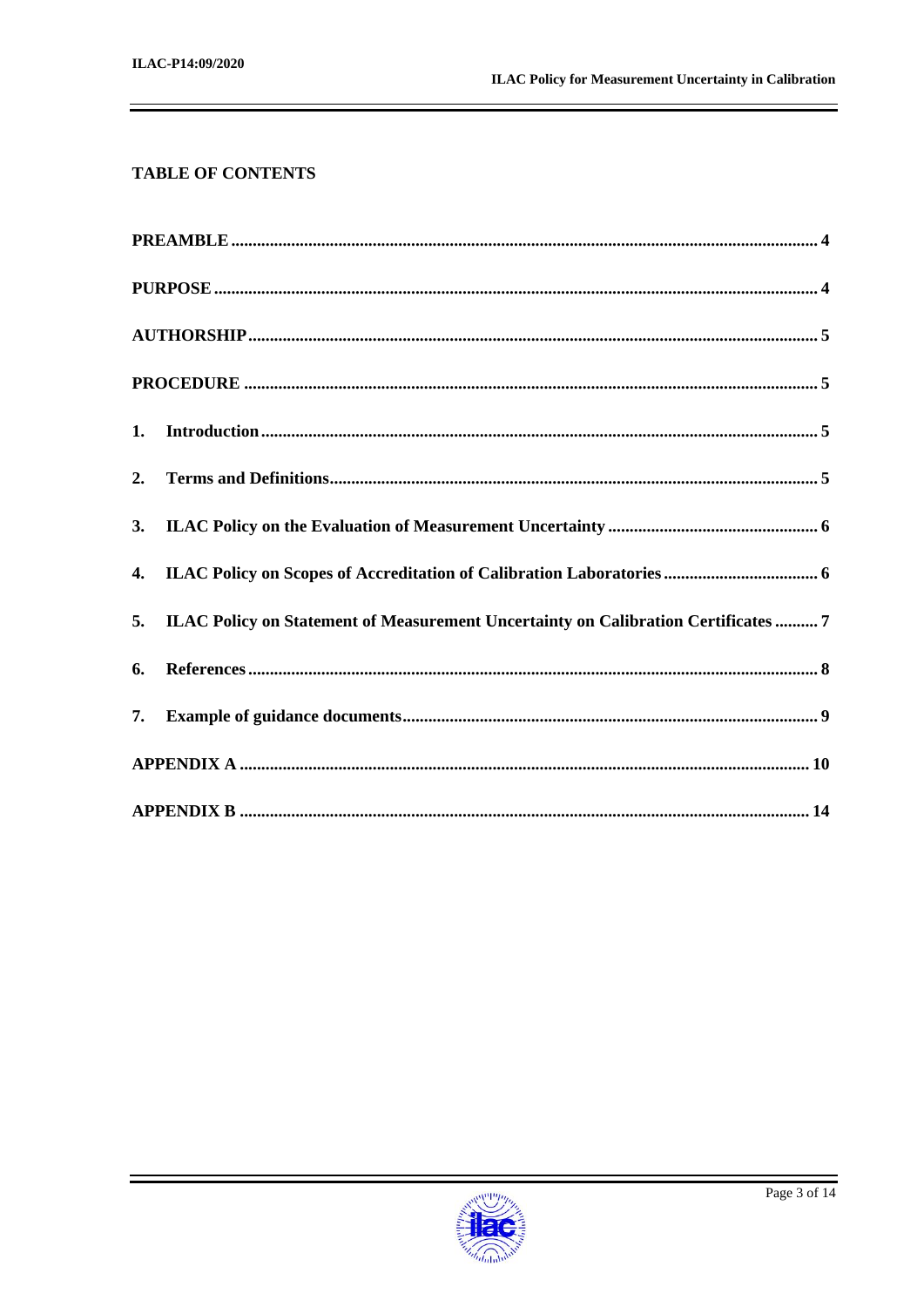#### **PREAMBLE**

In order to enhance the harmonisation in the expression of measurement uncertainty on calibration certificates and on scopes of accreditation of calibration laboratories, ILAC approved a resolution at its third General Assembly meeting in Rio de Janeiro in 1999 that ILAC would develop criteria for the determination of measurement uncertainty (see below)\*. Since then ILAC members have implemented documents on measurement uncertainty based on the "Guide to the expression of uncertainty in measurement" (GUM). ILAC and the International Bureau of Weights and Measures (BIPM) have signed a Memorandum of Understanding (MOU) and issued Joint Declarations aiming at cooperation on various issues. In recent years ILAC and the BIPM have agreed to harmonise the terminology, namely the "Best Measurement Capability (BMC)" previously used on scopes of accreditation of calibration laboratories with the "Calibration and Measurement Capability (CMC)" of the Appendix C of the International Committee for Weights and Measures (CIPM) Mutual Recognition Arrangement (MRA).

This policy document addresses the evaluation of measurement uncertainty and its expression on calibration certificates of accredited laboratories and the evaluation of the CMC on the scopes of accreditation in line with the principles agreed upon between ILAC and the BIPM (see annex).

*\*3.7.6 ILAC Arrangement Signatories shall have and implement criteria for the determination of uncertainty of measurements in calibration by June 2000. The signatories shall demonstrate that such documents are equivalent to the GUM Guide. The document EAL-R2 "Expression of the Uncertainty of Measurements in Calibration"* [1] *will be used as the measuring stick for such documents as a temporary measure pending the development of an ILAC document. Later versions of that EA document remain relevant and are now numbered EA-4/02[1] .*

In this document, the following verbal forms are used:

- "shall" indicates a requirement;
- "should" indicates a recommendation;
- "may" indicates a permission;
- "can" indicates a possibility or a capability.

Further details can be found in the ISO/IEC Directives, Part  $2^{[2]}$ 

# **PURPOSE**

This policy sets out the requirements for the statement of Calibration and Measurement Capabilities (CMCs) and for the evaluation of measurement uncertainty in calibration certificates or reports. In the context of this document, "calibration laboratory" implies all organisations performing calibration activities – i.e., testing, calibration and medical laboratories; inspection bodies; biobanks; reference material producers and proficiency testing providers. This policy has been developed in order to ensure a harmonised interpretation of the GUM and the consistent use of CMCs by ILAC member bodies to strengthen the credibility of the ILAC Arrangement. While this policy covers calibration of a reference material (RM), it does not cover the assignment of uncertainty to a property value of an RM in any area.

Organisations other than calibration laboratories are not expected to evaluate their CMC but should pay attention to CMC's covered by the ILAC Arrangement in Calibration and the CIPM MRA.

This document is effective six months after the date of publication.

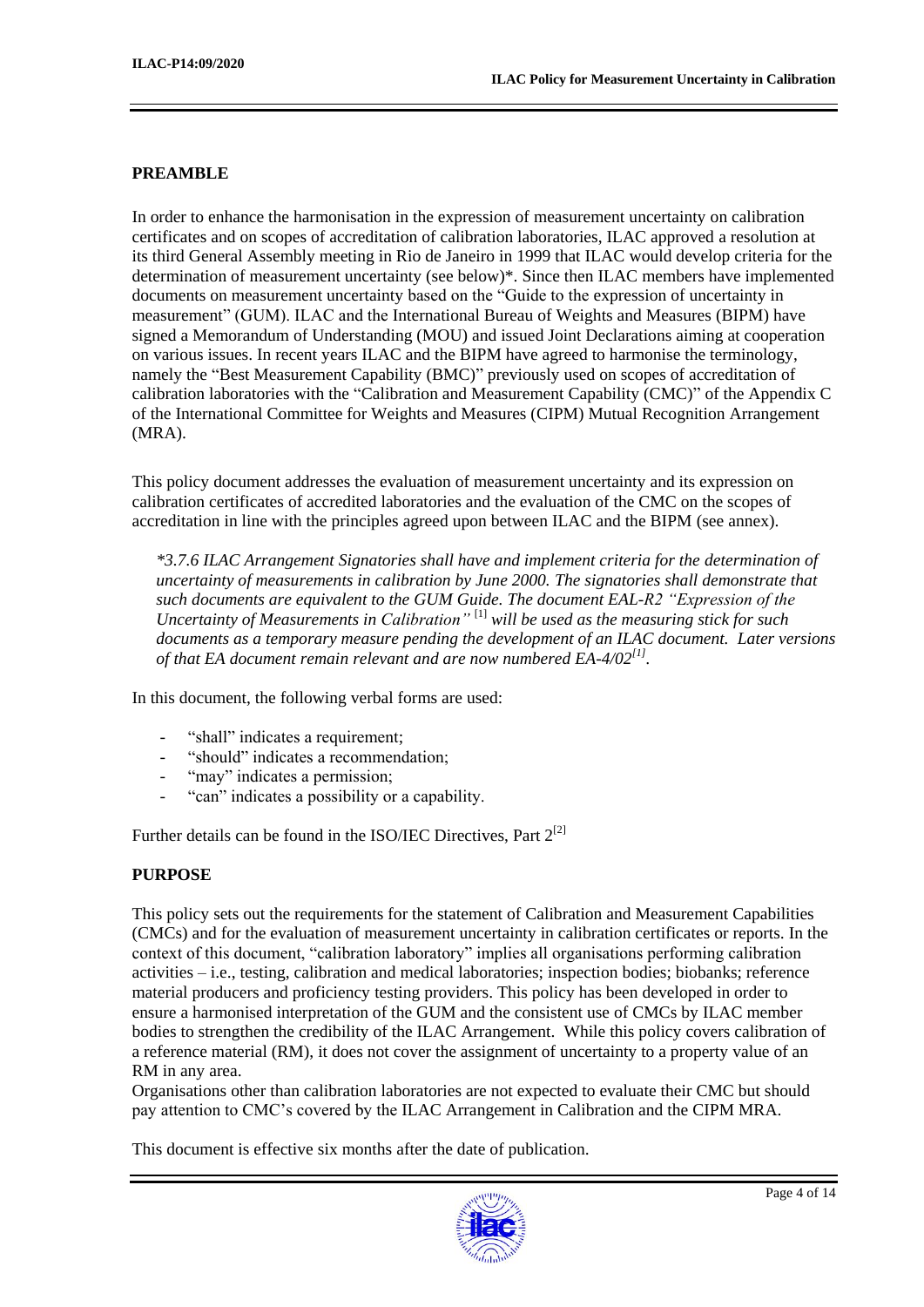# **AUTHORSHIP**

This publication was prepared by the ILAC Accreditation Committee (AIC) and endorsed by the ILAC membership.

#### **PROCEDURE**

#### **1. Introduction**

ISO/IEC 17025<sup>[3]</sup> requires laboratories to evaluate the measurement uncertainty for all calibration activities.

ISO 15195<sup> $[4]$ </sup> and ISO 17034<sup> $[5]$ </sup> have similar requirements for reference measurement laboratories and reference material producers.

Specific advice on the evaluation of measurement uncertainty can be found in the "Guide to the expression of uncertainty in measurement"  $(GUM)$  [6][8], first published in 1993 in the name of BIPM, International Electrotechnical Commission (IEC), International Federation of Clinical Chemistry (IFCC), International Laboratory Accreditation Cooperation (ILAC), International Organization for Standardization (ISO), International Union of Pure and Applied Chemistry (IUPAC), International Union of Pure and Applied Physics (IUPAP) and International Organization of Legal Metrology (OIML). The GUM and its accompanying documents [8] establish general rules for evaluating and expressing uncertainty in measurement that can be followed in most fields of measurements. The GUM describes an unambiguous and harmonised way of evaluating and stating the measurement uncertainty. Many Accreditation Bodies, as well as regional co-operations, have published mandatory criteria documents and guidance on measurement uncertainty, aligned with the GUM, to help laboratories implement the criteria and guidance. Some examples of guidance documents are listed in Section 7 of this Policy.

#### **2. Terms and Definitions**

For this document, the relevant terms and definitions given in the "International Vocabulary of Metrology – Basic and General Concepts and Associated Terms" (VIM)<sup>[9]</sup> and the following apply:

#### **2.1. Calibration and Measurement Capability**

In the context of the CIPM MRA and ILAC Arrangement, and in compliance with the CIPM-ILAC Common Statement, the following definition is agreed upon:

A CMC is a calibration and measurement capability available to customers under normal conditions:

- a) as described in the laboratory's scope of accreditation granted by a signatory to the ILAC Arrangement; or
- b) as published in the BIPM key comparison database (KCDB) of the CIPM MRA.

See the appendix A for further explanation of the term CMC*.*

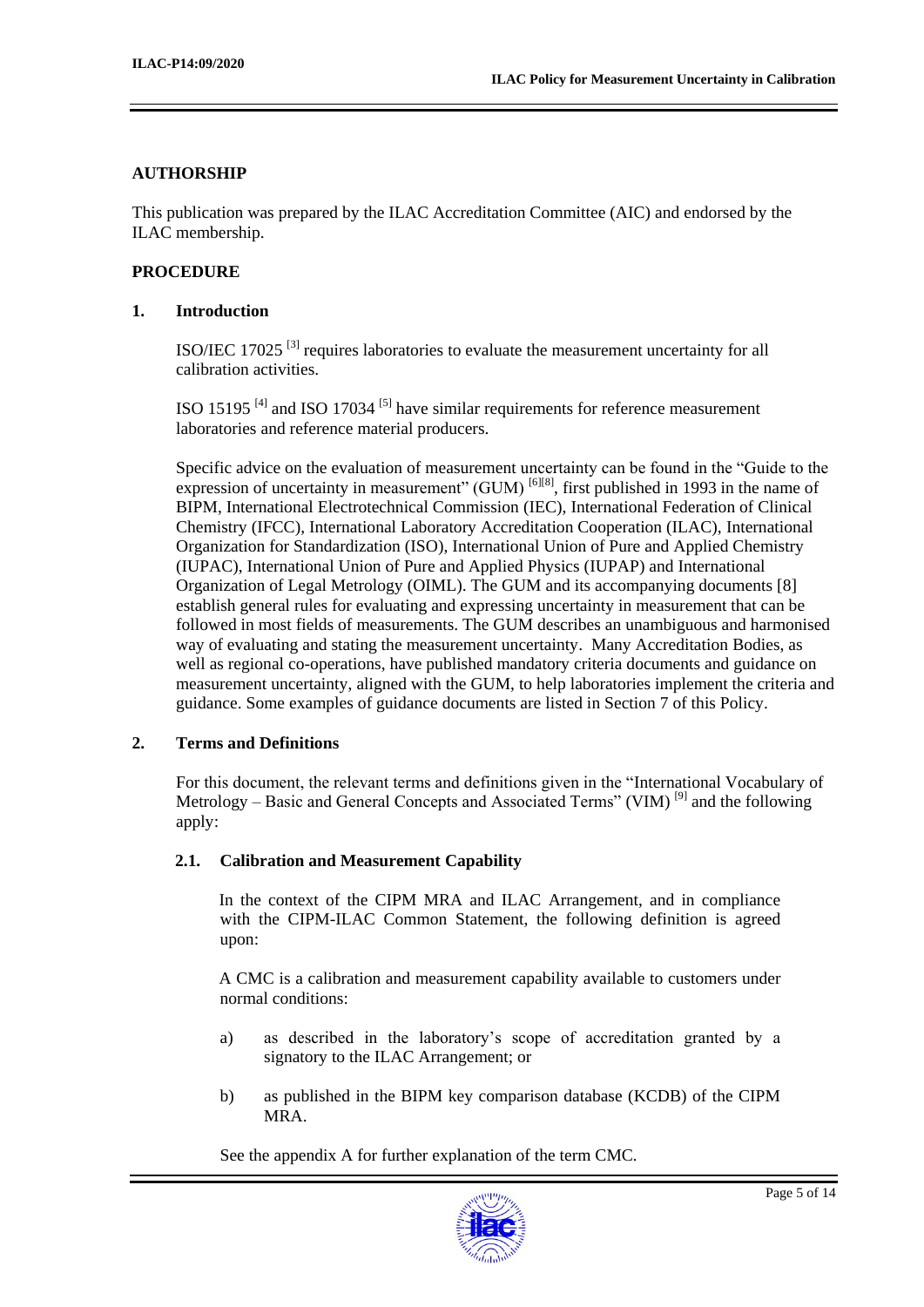#### **3. ILAC Policy on the Evaluation of Measurement Uncertainty**

The Accreditation Body shall ensure that the accredited calibration laboratories evaluate measurement uncertainty in compliance with the GUM.

To ensure evaluation of the measurement uncertainty is aligned with the GUM, the Accreditation Body may use documents published by other organisations or publish its own document containing practical guidance and mandatory requirements. Any mandatory requirements shall be in accordance with this policy and the reference documents.

# **4. ILAC Policy on Scopes of Accreditation of Calibration Laboratories**

- **4.1** The scope of accreditation of an accredited calibration laboratory shall include the calibration and measurement capability (CMC) expressed in terms of:
	- a) measurand or reference material;
	- b) calibration or measurement method or procedure and type of instrument or material to be calibrated or measured;
	- c) measurement range and additional parameters where applicable, e.g. frequency of applied voltage;
	- d) measurement uncertainty.
- **4.2** There shall be no ambiguity in the expression of the CMC on the scopes of accreditation and, consequently, on the smallest measurement uncertainty that can be expected to be achieved by a laboratory during a calibration or a measurement. Where the measurand covers a value, or a range of values, one or more of the following methods for expression of the measurement uncertainty shall be applied:
	- a) A single value, which is valid throughout the measurement range.
	- b) A measurement range. In this case a calibration laboratory shall ensure that linear interpolation is appropriate in order to find the uncertainty at intermediate values.
	- c) An explicit function of the measurand and/or a parameter.
	- d) A matrix where the values of the uncertainty depend on the values of the measurand and additional parameters.
	- e) A graphical form, providing there is sufficient resolution on each axis to obtain at least two significant digits for the uncertainty.

Open intervals ((example 1) " $0 < U < x$ ", or (example 2) for a resistance interval of 1 to 100 ohms, the uncertainty stated as "less than 2  $\mu\Omega/\Omega$ ") are incorrect in the expressions of CMCs.

**4.3** The uncertainty covered by the CMC shall be expressed as the expanded uncertainty having a coverage probability of approximately 95 %. The unit of the uncertainty shall always be the same as that of the measurand or in a term relative to the measurand, e.g., percent,  $\mu$ V/V or part per 10<sup>6</sup>. Because of the ambiguity of definitions, the use of terms "PPM" and "PPB" are not acceptable.

The CMC quoted shall include the contribution from a best existing device to be calibrated such that the CMC claimed is demonstrably realisable.

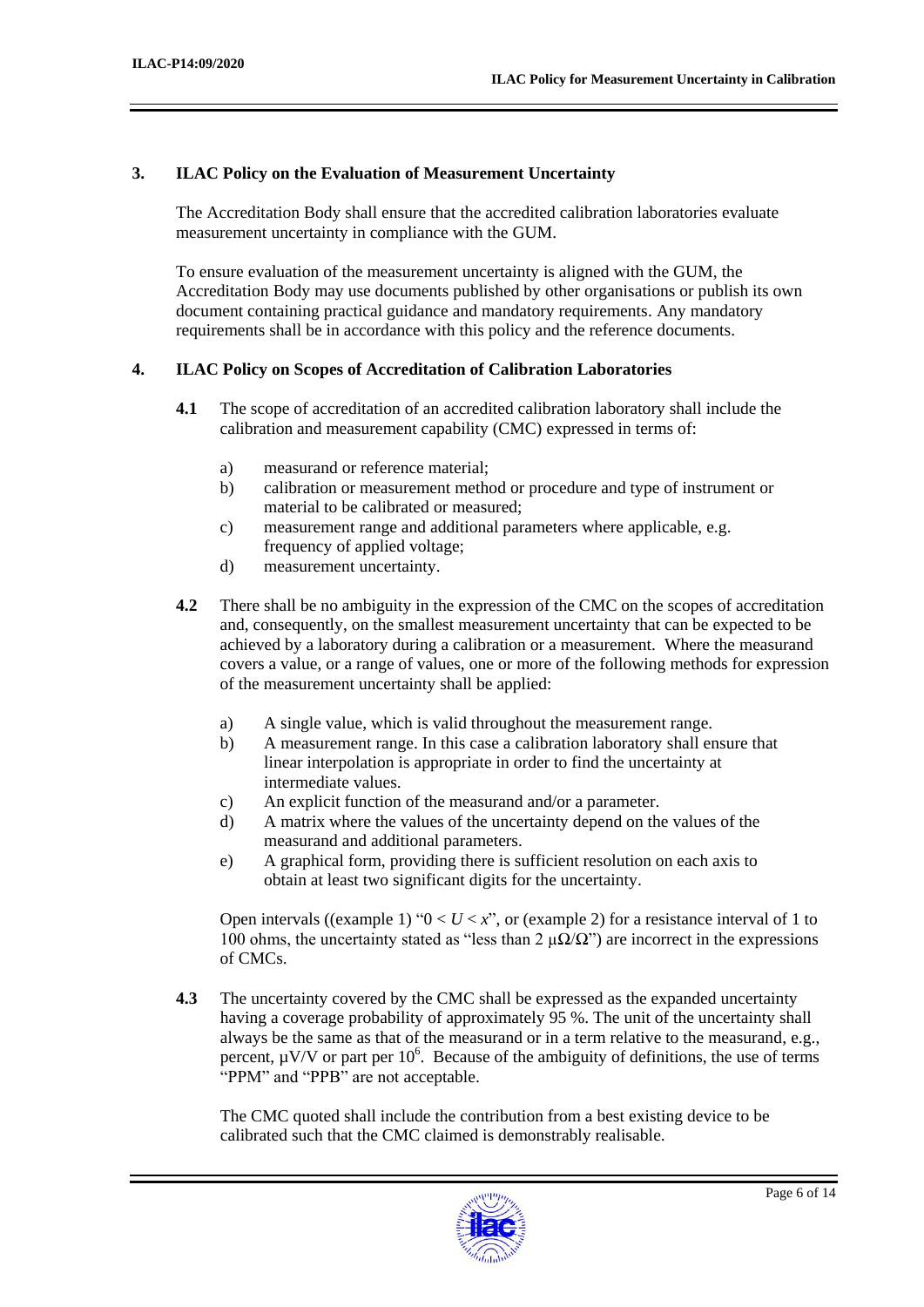Note 1: The term "best existing device" is understood as a device to be calibrated that is commercially or otherwise available for customers, even if it has a special performance (stability) or has a long history of calibration.

Note 2: When it is possible that the best existing device can have a contribution to uncertainty from repeatability equal to zero, this value may be used in the evaluation of the CMC. However other fixed uncertainties associated with the best existing device shall be included.

Note 3: In exceptional instances, such as evidenced in very limited number of CMCs in the KCDB, it is recognized that a "best existing device" does not exist and/or contributions to the uncertainty attributed to the device may significantly affect the uncertainty. If such contributions to uncertainty from the device can be separated from other contributions, then the contributions from the device may be excluded from the CMC statement. For such a case, however, the scope of accreditation shall clearly identify that the contributions to the uncertainty from the device are not included

**4.4** Where laboratories offer services such as reference value provision, the uncertainty covered by the CMC shall include factors related to the measurement procedure as it will be carried out on a sample, i.e., typical matrix effects, interferences, etc. shall be considered. The uncertainty covered by the CMC will not generally include contributions arising from the instability or inhomogeneity of the material. The CMC shall be based on an analysis of the inherent performance of the method for typical stable and homogeneous samples.

*Note: The uncertainty described by the CMC for the reference value measurement is not identical with the uncertainty associated with a reference material provided by a reference materials producer. The expanded uncertainty of a certified reference material will in general be higher than the uncertainty described by the CMC of the reference measurement on the reference material.*

# **5. ILAC Policy on Statement of Measurement Uncertainty on Calibration Certificates**

- **5.1** The Accreditation Body shall ensure that an accredited calibration laboratory reports the measurement uncertainty in compliance with the GUM.
- **5.2** The measurement result shall include the measured quantity value *y* and the associated expanded uncertainty *U.* In calibration certificates the measurement result should be reported as  $y \pm U$  associated with the units of y and U. Tabular presentation of the measurement result may be used and the relative expanded uncertainty  $U / |y|$  may also be provided if appropriate. The coverage factor and the coverage probability shall be stated on the calibration certificate. To this an explanatory note shall be added, which may have the following content:

*"The reported expanded measurement uncertainty is stated as the standard measurement uncertainty multiplied by the coverage factor k such that the coverage probability corresponds to approximately 95 %.*"

*Note: For asymmetrical uncertainties other presentations than y ± U may be needed. This concerns also cases when uncertainty is determined by Monte Carlo simulations (propagation of distributions) or with logarithmic units.*

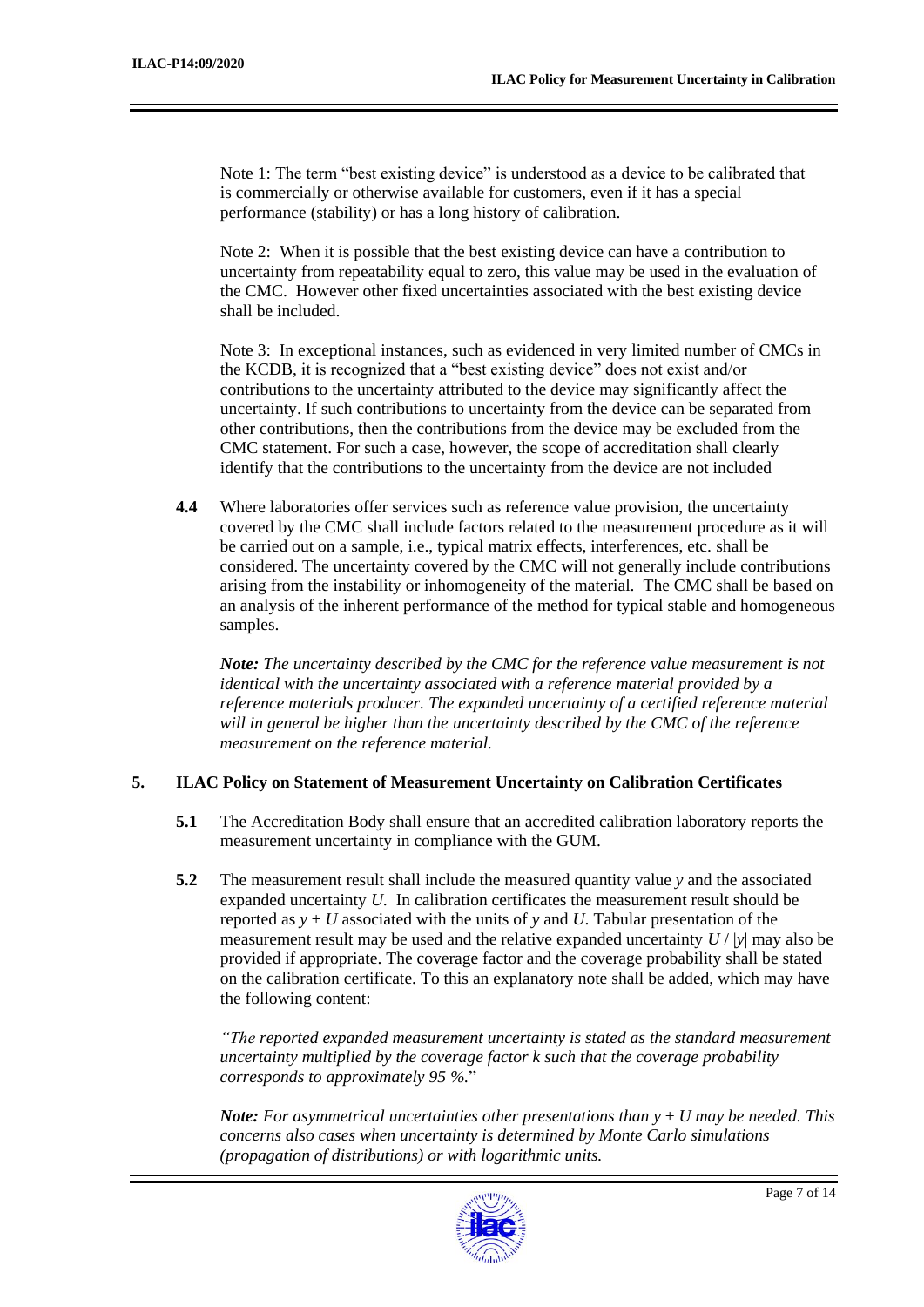**5.3** The numerical value of the expanded uncertainty shall be given to, at most, two significant digits. Where the measurement result has been rounded, that rounding shall be applied when all calculations have been completed; resultant values may then be rounded for presentation. For the process of rounding, the usual rules for rounding of numbers shall be used, subject to the guidance on rounding provided i.e in Section 7 of the GUM.

*Note: For further details on rounding, see the GUM and ISO 80000-1:2009 [6] .*

- **5.4** Contributions to the uncertainty stated on the calibration certificate shall include relevant short-term contributions during calibration and contributions that can reasonably be attributed to the customer's device. Where applicable the uncertainty shall cover the same contributions to uncertainty that were included in evaluation of the CMC uncertainty component, except that uncertainty components evaluated for the best existing device shall be replaced with those of the customer's device. Therefore, reported uncertainties tend to be larger than the uncertainty covered by the CMC. Contributions that cannot be known by the laboratory, such as transport uncertainties, should normally be excluded in the uncertainty statement. If, however, a laboratory anticipates that such contributions will have significant impact on the uncertainties attributed by the laboratory, the customer should be notified according to the general clauses regarding tenders and reviews of contracts in ISO/IEC 17025.
- **5.5** As the definition of CMC implies, accredited calibration laboratories shall not report a smaller measurement uncertainty than the uncertainty described by the CMC for which the laboratory is accredited.
- **5.6** As required in ISO/IEC 17025, accredited calibration laboratories shall present the measurement uncertainty in the same unit as that of the measurand or in a term relative to the measurand (e.g. percent).

# **6. References**

- [1] EA-4/02 M:2013, *Evaluation of the Uncertainty of Measurement in Calibration*
- <sup>[2]</sup> ISO/IEC Directives, Part 2, Principles to structure and draft documents intended to become International Standards, Technical Specifications or Publicly Available Specifications, Eight Edition 2018
- [3] ISO/IEC 17025:2017, *General requirements for the competence of testing and calibration laboratories*
- [4] ISO 15195:2018, *Laboratory medicine - Requirements for the competence of calibration laboratories using reference measurement procedures*
- [5] ISO 17034:2016, *General requirements for the competence of reference material producers* 2019.
- <sup>[6]</sup> The International System of Units (SI). Bureau International des Poids et Mesures. 9<sup>th</sup> Edition
- [7] ISO 80000-1:2009, *Quantities and units - Part 1: General*

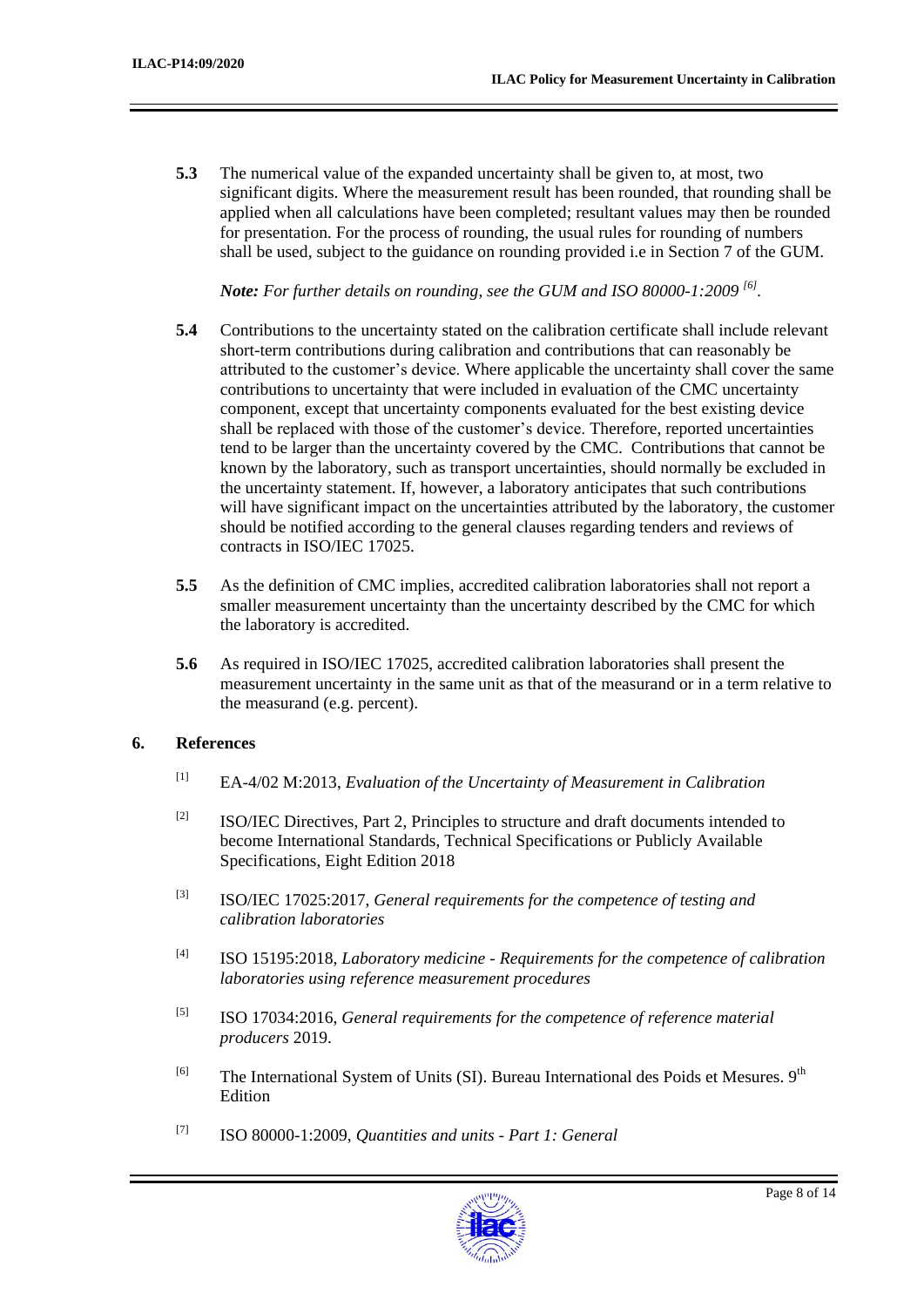- [8] JCGM 100:2008, GUM 1995 with minor corrections, *Evaluation of measurement data – Guide to the expression of uncertainty in measurement. Also includes a suite of guides on Evaluation of measurement data* (Available from https://www.bipm.org/en/publications/guides/)
- [9] JCGM 200:2012 *International vocabulary of metrology – Basic and general concepts and associated terms* (Available from www.BIPM.org)

#### **7. Example of guidance documents**

- UKAS M3003, Edition 4: October 2019, available from www.ukas.com
- IPAC OGC10 Avaliacao de incerteza de medicao em calibracao 2015
- COFRAC document LAB REF 02, Exigences pour l'accréditation des laboratoires selon la Norme NF EN ISO/IEC 17025:2017, available from www.cofrac.fr

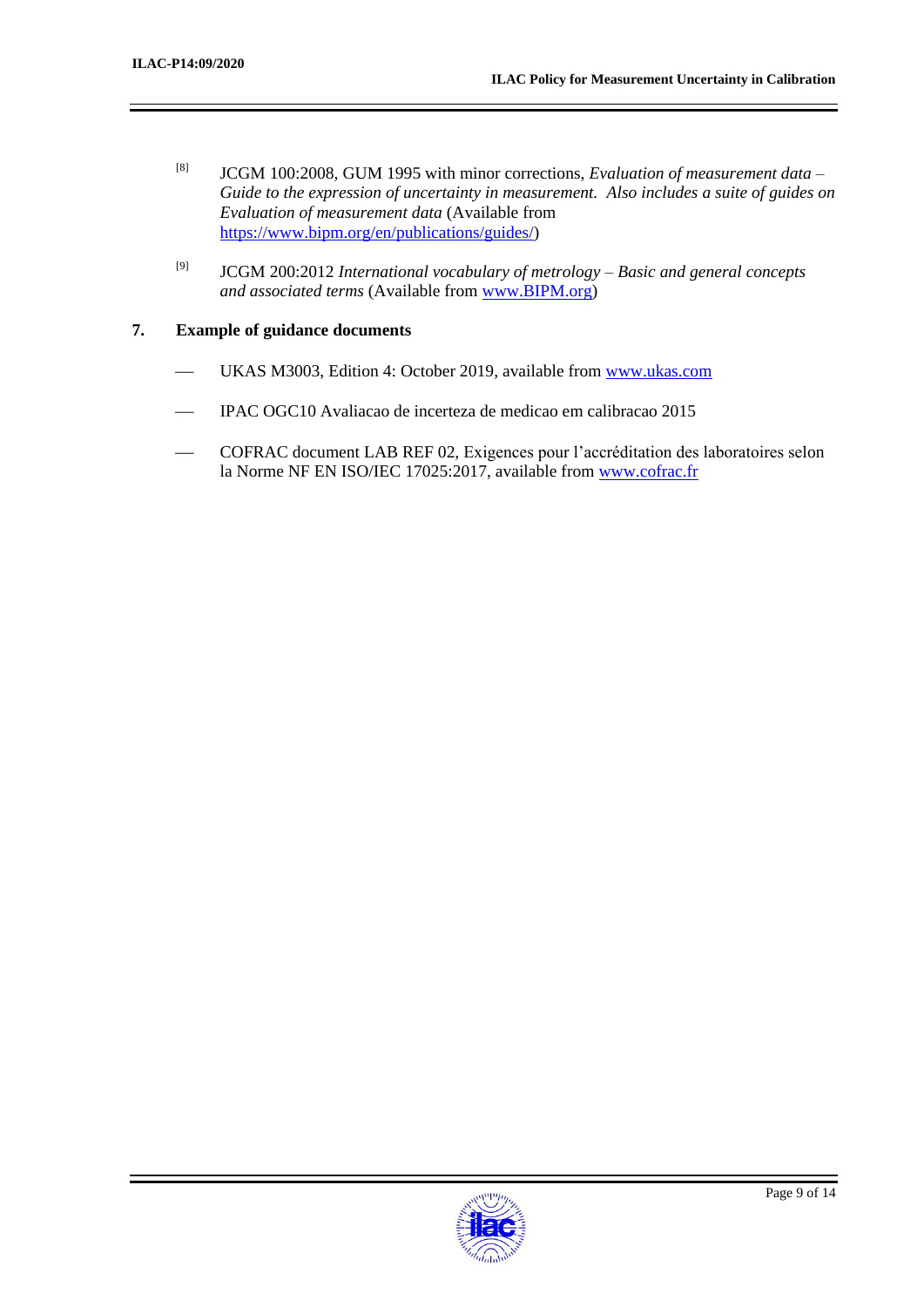# **APPENDIX A - Informative**

# **CALIBRATION AND MEASUREMENT CAPABILITIES. A paper by the joint BIPM/ILAC working group.**

#### **1. Background**

-

- 1. After the "Nashville meeting" of the Regional Metrology Organisations and ILAC in 2006, the BIPM/ILAC working group received a number of comments on its proposals for a common terminology for Best Measurement Capability (BMC) and Calibration and Measurement Capability (CMC). It also received comments on its proposal to harmonise on the term "measurement capability" (MC). Some commentators, primarily from the RMO and National Metrology Institute  $(NMI<sup>1</sup>)$  community, wished, however, to retain the term CMC. They argued that it had become widely accepted for use in describing, evaluating, promoting, and publishing the capabilities listed in the Calibration and Measurement Capability part of the Key Comparison Data Base of the CIPM MRA. Other commentators from both communities considered that the two terms were applied and interpreted differently according either to established practice or to poor or inconsistent interpretation. They considered that this was itself an adequate justification for a harmonized definition. All, however, agreed that there should be further work to follow up the "Nashville statement" (NS).
- 2. A further proposal was discussed between the BIPM and the ILAC in a bilateral meeting on 8 March 2007 when ILAC representatives volunteered to move away from the term BMC and to harmonise on CMC. The issue was presented to a meeting between the Regional Metrology Organisations (RMO) and the Regional Accreditation Bodies (RAB) on 9 March 2007. The RMO/RAB meeting welcomed the text. Small modifications were made at the Joint Committee of the Regional Metrology Organisations and the BIPM (the JCRB) on 3 May 2007 in Johannesburg. A presentation was then made on 10 May 2007 to the Accreditation Issues Committee of ILAC which accepted the document. This text was circulated to the members of the working group on 1 June, in advance of its planned meeting during the NCSLI conference in St Paul, USA, on 1 August 2007 so that there could be further regional consultations. During that period, a small working group developed "Notes 5a and b" aimed at the reference material community.
- 3. The BIPM/ILAC working group finalised the text during the St Paul meeting and now presents it for approval by the ILAC General Assembly in October 2007 and by the International Committee for Weights and Measures (CIPM) in November 2007. The working group suggested that, after approval, BIPM and ILAC should draft a joint statement on the subject. It also recommended that ILAC should adapt its current draft policy on estimation of uncertainty in calibration so as to take account of the recommendations and the outcome of the working group. The working group will continue to collaborate on other joint documents, which might include additional guidance to laboratories or bodies which produce reference materials. Other documents could include any agreed actions as a result of the ILAC survey of Accreditation Bodies on their experience of accrediting NMIs and a similar survey of

<sup>&</sup>lt;sup>1</sup> Where the term NMI is used it is intended to include Designated Institutes (DIs) within the framework of the CIPM MRA

![](_page_9_Picture_9.jpeg)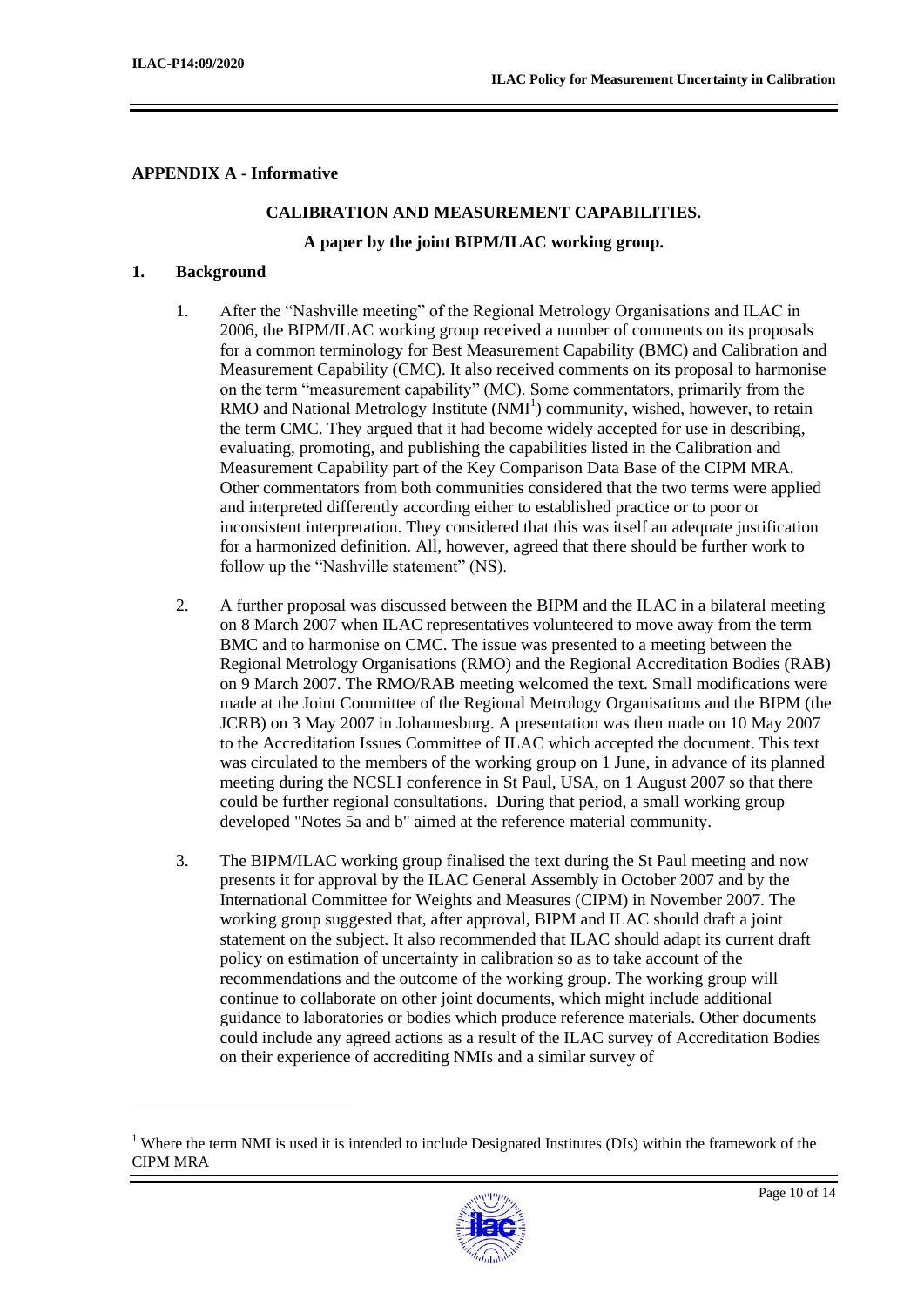the NMIs' experiences. These documents will be discussed in the RMO/RAB meeting in March 2008.

4. The Definition.

"In the context of the CIPM MRA and ILAC Arrangement, and in relation to the CIPM-ILAC Common Statement, the following shared definition is agreed upon: a *CMC* is a calibration and measurement capability available to customers under normal conditions:

- *(a)* as published in the BIPM key comparison database (KCDB) of the CIPM MRA; or
- *(b)* as described in the laboratory's scope of accreditation granted by a signatory to the ILAC Arrangement. "
- 5. The Notes to accompany the definition are of crucial importance, and aim to clarify issues of immediate relevance to the definition. They do not claim to cover every implication, or to address related issues. They may, however, be developed further, either in the current draft ILAC policy document on the evaluation of uncertainty in calibration, or in any guidance subsequently developed by the JCRB, for approval by the CIPM.

# **NOTES**

- **N1** The meanings of the terms Calibration and Measurement Capability, CMC, (as used in the CIPM MRA), and Best Measurement Capability, BMC, (as used historically in connection with the uncertainties stated in the scope of an accredited laboratory) are identical. The terms BMC and CMC should be interpreted similarly and consistently in the current areas of application.
- **N2** Under a CMC, the measurement or calibration should be:
	- **•** performed according to a documented procedure and have an established uncertainty budget under the management system of the NMI or the accredited laboratory;
	- performed on a regular basis (including on demand or scheduled for convenience at specific times in the year); and
	- available to all customers.
- **N3** The ability of some NMIs to offer "special" calibrations, with exceptionally low uncertainties which are not "under normal conditions," and which are usually offered only to a small sub-set of the NMI's customers for research or for reasons of national policy, is acknowledged. These calibrations are, however, not within the CIPM MRA, cannot bear the equivalence statement drawn up by the JCRB, and cannot bear the logo of the CIPM MRA. They should not be offered to customers who then use them to provide a commercial, routinely available service. Those NMIs which can offer services with a smaller uncertainty than stated in the database of Calibration and Measurement Capabilities in the KCDB of the CIPM MRA, are, however, encouraged to submit them for CMC review in order to make them available on a routine basis where practical.
- **N4** Normally there are four ways in which a complete statement of uncertainty may be expressed (range, equation, fixed value and a matrix). Uncertainties should always comply with the *Guide to the Expression of Uncertainty in Measurement* (GUM) and should include the components listed in the relevant key comparison protocols of the

![](_page_10_Picture_16.jpeg)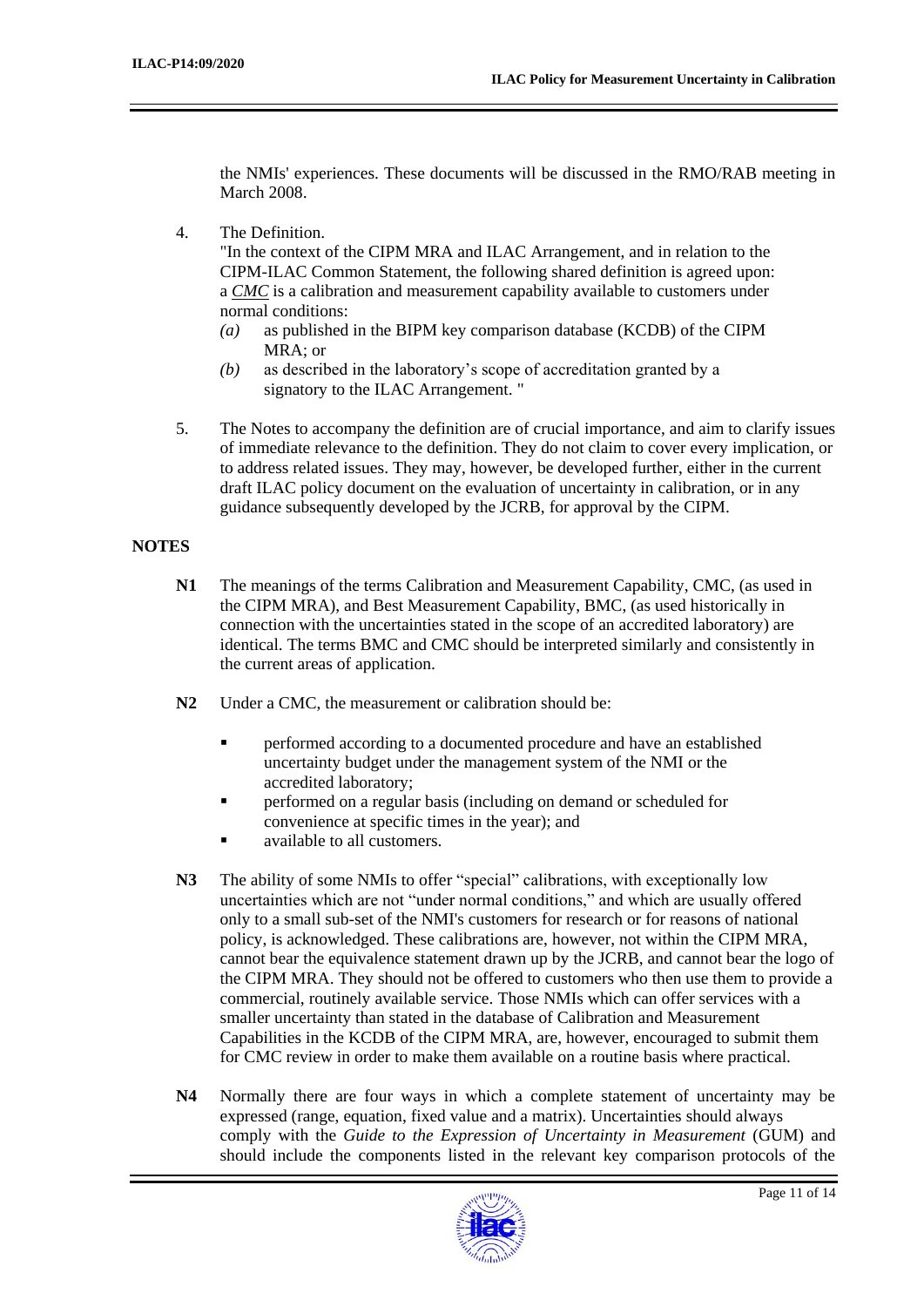CIPM Consultative Committees. These can be found in the reports of comparisons published in the CIPM MRA KCDB as a key or supplementary comparison.

- **N5** Contributions to the uncertainty stated on the calibration certificate and which are caused by the customer's device before or after its calibration or measurement at a laboratory or NMI, and which would include transport uncertainties, should normally be excluded from the uncertainty statement. Contributions to the uncertainty stated on the calibration certificate include the measured performance of the device under test during its calibration at the NMI or accredited laboratory. CMC uncertainty statements anticipate this situation by incorporating agreed-upon values for the best existing devices. This includes the case in which one NMI provides traceability to the SI for another NMI, often using a device which is not commercially available.
	- **N5a** Where NMIs disseminate their CMCs to customers through services such as calibrations or reference value provision, the uncertainty statement provided by the NMI should generally include factors related to the measurement procedure as it will be carried out on a sample, i.e., typical matrix effects, interferences etc. must be considered. Such uncertainty statements will not generally include contributions arising from the stability or inhomogeneity of the material. However, the NMI may be requested to evaluate these effects, in which case an appropriate uncertainty should be stated on the measurement certificate. As the uncertainty associated with the stated CMC cannot anticipate these effects, the CMC uncertainty should be based on an analysis of the inherent performance of the method for typical stable and homogeneous samples.
	- **N5b** Where NMIs disseminate their CMCs to customers through the provision of certified reference materials (CRMs) the uncertainty statement accompanying the CRM, and as claimed in the CMC, must indicate the influence of the material (notably the effect of instability, inhomogeneity and sample size) on the measurement uncertainty for each certified property value. The CRM certificate should also give guidance on the intended application and limitations of use of the material.
- **N6** The NMI CMCs which are published in the KCDB provide a unique, peer-reviewed traceability route to the SI or, where this is not possible, to agreed - upon stated references or appropriate higher order standards. Assessors of accredited laboratories are encouraged always to consult the KCDB (http://kcdb.bipm.org) when reviewing the uncertainty statement and budget of a laboratory in order to ensure that the claimed uncertainties are consistent with those of the NMI through which the laboratory claims traceability.
- **N7** National measurement standards supporting CMCs from an NMI or DI are either themselves primary realizations of the SI or are traceable to primary realizations of the SI (or, where not possible, to agreed - upon stated references or appropriate higher order standards) at other NMIs through the framework of the CIPM MRA. Other laboratories that are covered by the ILAC Arrangement (i.e. accredited by an ILAC Full Member Accreditation Body) also provide a recognized route to traceability to the SI through its realizations at NMIs which are signatories to the CIPM MRA, reflecting the complementary roles of both the CIPM MRA and the ILAC Arrangement.

![](_page_11_Picture_8.jpeg)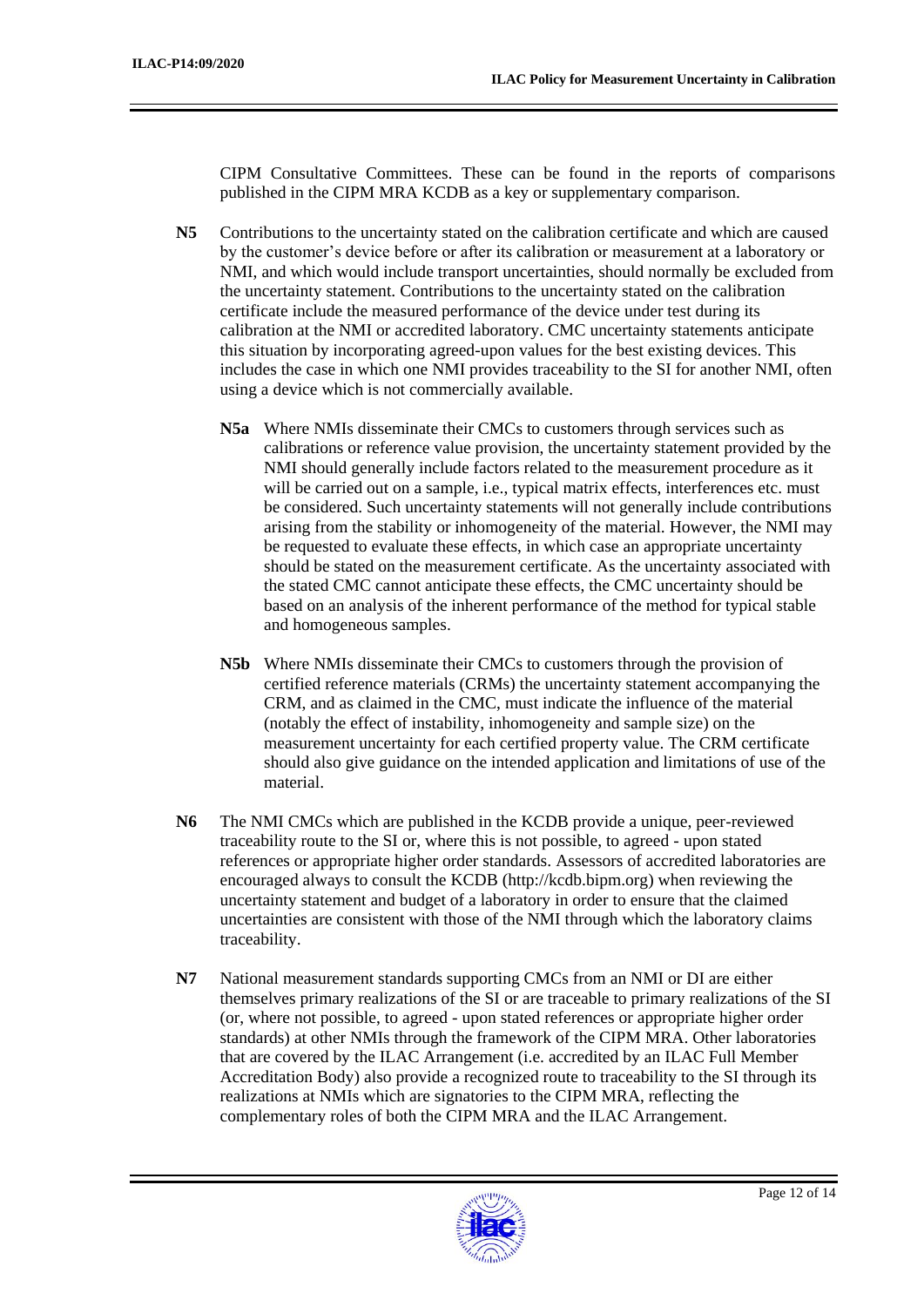**N8** Whereas the various parties agree that the use of the definitions and terms specified in this document should be encouraged, there can be no compulsion to do so. We believe that the terms used here are a significant improvement on those used before and provide additional guidance and help so as to ensure consistency in their use, understanding, and application worldwide. We therefore hope that, in due course, they will become commonly accepted and used.

![](_page_12_Picture_3.jpeg)